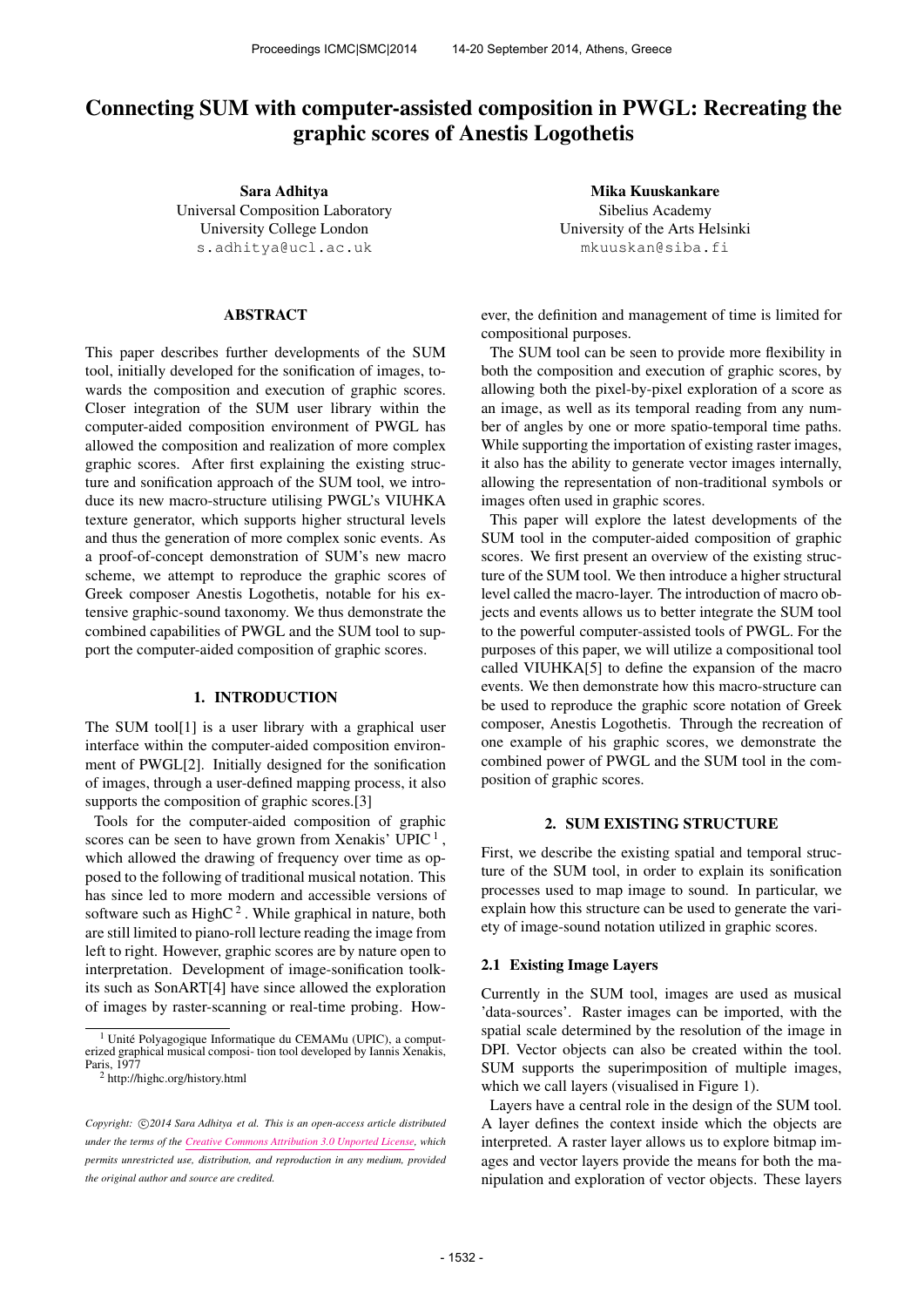can either be read independently or in combination with each other.



Figure 1. Visualisation of image layers in SUM.

## 2.2 Existing Time Paths

The temporal structure of the SUM tool is path-based, defined by the user drawing a vector path and applying it to one or more image layers. The path samples the image layer(s) according to Bresenham's line algorithm[6]. The user can define the start-time and speed of each path, which then determines the sampling rate and thus the timing of the score. Multiple spatio-temporal paths are also supported, allowing the score to be read at different speeds simultaneously. Thus the timing of an open graphic score can be managed flexibly by the composer or interpreter.

## 2.3 Image-Sound mapping process

In order to sonify the image layer(s) with the path(s), a parameter-mapping process must take place which translates the image attributes (i.e. colour) into audio attributes (i.e. pitch, volume, articulation and timbre). Mapping image to sound parameters in SUM currently relies on the user-definition of one or more mappers, which draws on any combination of image layers to define each sound parameter. This flexible mapping process allows a composer much freedom in defining the relationship between an image and sound as described in [7]. However, the mapped result is still limited to a single sonic event or attribute.

#### 2.4 Opportunities and limitations

The existing structure of SUM offers many opportunities for graphic composition. Its flexible combination of multiple image layers and spatio-temporal time paths supports the creation of a multi-dimensional graphic score. At the same time, the vector drawing capability of the SUM tool allows a composer to develop his or her own graphic notation (see [8]).

Currently, the existing layers allow for the pixel-by-pixel exploration of the material. Consequently, the limitation of the current sonification approach is that the rasterisation of bitmap images is both granular and lacks the possibility for defining higher-level temporal structures. In order to overcome the textural and temporal limitations of the existing rasterisation processes, in the next section we utilise the powerful computer-assisted tools of PWGL to generate a new 'macro-structure' for the SUM tool.

## 3. SUM'S NEW MACRO-STRUCTURE

In this section, we propose the generation of a new macrostructure for the SUM tool, introducing the concept of the macro-layer, consisting of any number of macro-objects, and facilitating the generation of macro-events.

## 3.1 Introducing the macro-structure

A macro-layer is a higher-level layer encompassing SUM's existing image layers, as is visualised in Figure 2. A macro-layer can thus define more complex graphical objects than a single image layer.



Figure 2. SUM's new macro-structure: macro-layers consisting of one or more image layers.

A macro-layer contains graphical objects called macroobjects. Macro-objects are translated into macro-events by applying a path to the macro-layer (as shown in Figure 3). The path effectively "reads" the macro-layer and produces a sequence of macro-events. The macro-events are then expanded through a user-definable macro-expansion process. In effect, a macro-event defines a slice of time with specific, user-definable attributes.



Figure 3. Macro time-path for the activation of macroevents.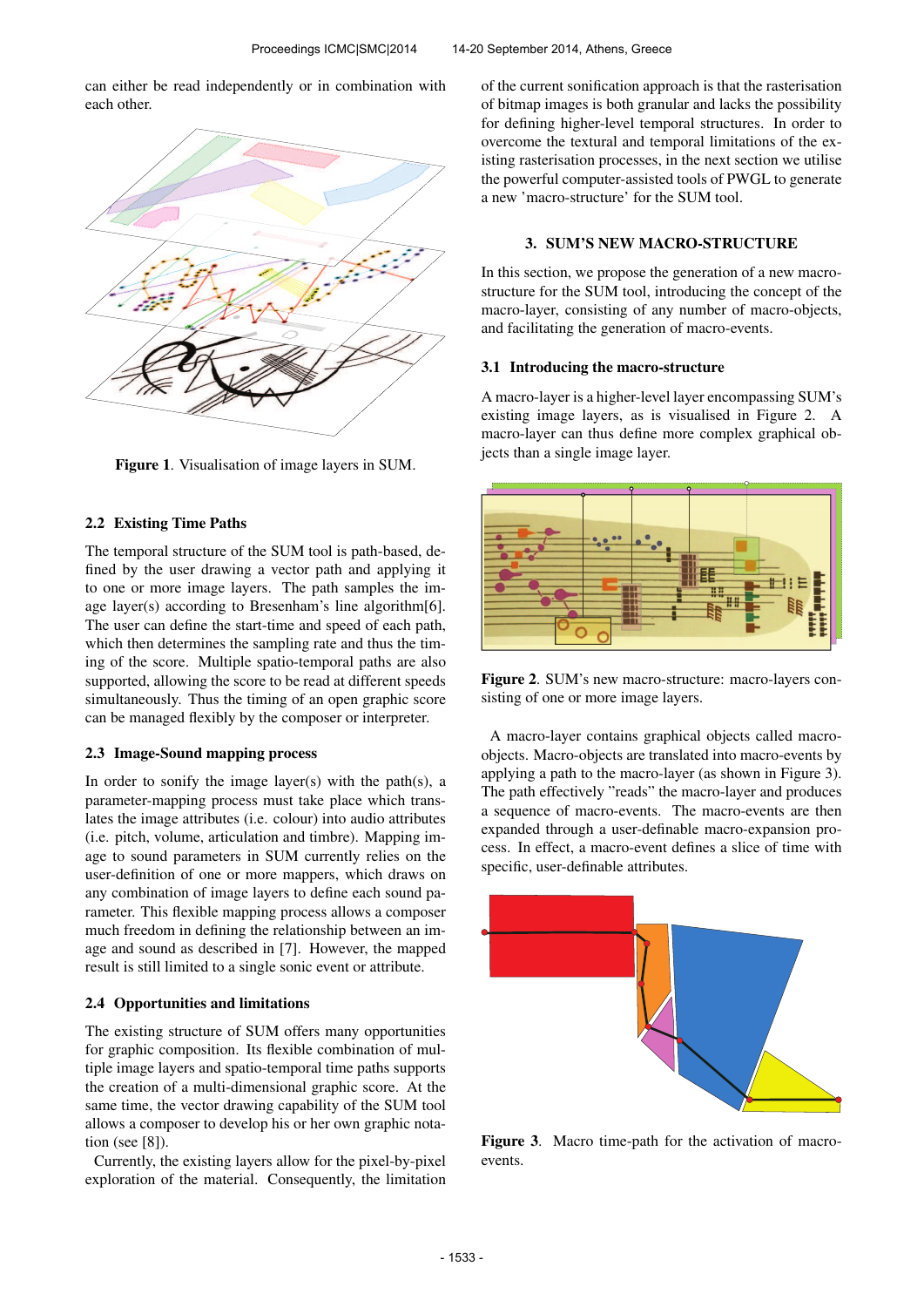## 3.2 Macro mapping process

As explained in section 2.3, the existing sonification approach of SUM is limited to the mapping of each image parameter (i.e. colour) to a single sonic event or attribute. With SUM's new macro-structure, the macro-events define a higher level mapping process allowing the generation of more complex sonic sequences (see Figure 4).



Figure 4. SUM's macro-expansion process: a macro-layer object is mapped to a macro-event which will be expanded according to a user-definable macro-expansion process.

## 3.3 Defining SUM macros in VIUHKA

To define the macro-expansion of SUM's compositional structure, we utilize a PWGL user-library called the VI-UHKA. Designed for, and based on, the ideas of the Finnish composer Paavo Heininen, it allows for the creation of complex, multi-layered musical textures for the purposes of purely instrumental music, as well as the production of material for sound synthesis.

From the user's point of view, the macro definition process is relatively transparent. It is based on the user-defined associations between colors and attributes, the composition of the macro-layer and the paths, and finally the definition of the macro-expansion processes through a visual PWGL patch. The association between a given macro-event and a PWGL patch is established by matching a macro-event name to a PWGL patch name.

Currently, we are using an internal transfer protocol to exchange information between SUM and the associated VIUHKA macro patch, which can receive the data through special entry points as shown in Figure 5 (see "dur" and"vel"). The names refer to the attributes of the SUM macro-events which, in turn, are retrieved from their respective image sources, as explained above. During the generation of the SUM score, the macro-events use these entry points to pass arguments to the VIUHKA patch. Each entry point can refer to a single macro note attribute such as duration, pitch, or velocity. Although the arguments represent real musical values, their use in the patch is not constrained in any pre-defined way. However, the VIUHKA system is designed to produce material that can be subjected to advanced temporal manipulations, as well as be easily scaled to fit inside a specific time span. This means that we can use, for example, the duration of the SUM macro-event directly as a parameter to precisely control the duration of the resulting texture. Finally, the box named "sum" (2) at the bottom of Figure 5 defines the exit point of the VIUHKA macro patch. This returns the value of the macro-expansion and also returns control back to SUM. This described process is repeated for every macro-event.



Figure 5. Entry points "dur" and "vel" (1) and exit point "sum" (2) for transferring information between SUM and PWGL.

## 4. RECREATING GRAPHIC SCORES

As a proof-of-concept demonstration of SUM's new macro-structure, we attempt to realize a graphic score. Graphic scores are by nature user-defined in their imagesound taxonomies. The graphic scores of Greek composer Anestis Logothetis (1921-1994) are of particular interest as he developed an extensive semiology in the 1960's, which was implemented in a number of his graphic scores throughout his career.

#### 4.1 Introducing Logothetis' graphic score notation

Logothetis' parasemantics have been 'decodified' in [9] by Georgaki and Baveli to produce a taxonomy which is explained briefly below. Three groups of symbol types have been identified, as is seen in Figures 6, 7 and 8 below.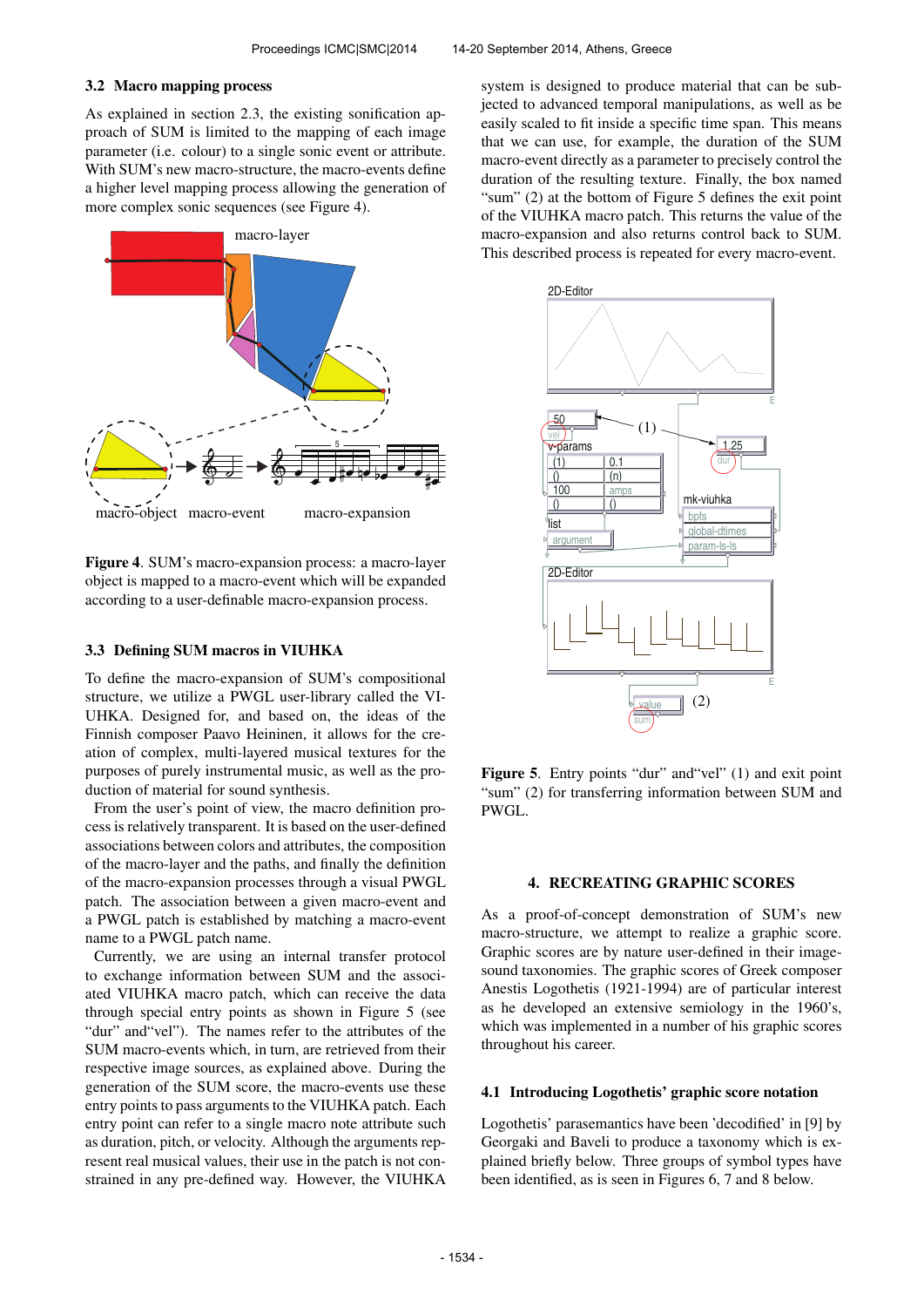## *4.1.1 Pitch Symbols*

The following symbols were used to indicate the pitch, at any octave (Figure 6).





#### *4.1.2 Association factors*

Association factors indicate loudness, timbre and sound character through the use of symbols as shown in Figure 7, and summarized in Table 1 below.



Figure 7. Association symbols, Logothetis [9] .

| <b>Symbol</b>   | <b>Meaning</b>     |
|-----------------|--------------------|
| Dots            | Duration - Short   |
| Lines           | Duration - Long    |
| Size/ intensity | Loudness           |
| Shape           | Character - Accent |
| Color           | Timbre             |

Table 1. Summary of the correlation between form and meaning in Logothetis' association symbols.

#### *4.1.3 Action Symbols, Logothetis*

Action symbols utilise lines and dots to represent movement, as shown in Figure 8 below.



Figure 8. Action symbols, Logothetis [9].

#### 4.2 Recreating Logothetis' graphic scores

Now, we demonstrate how the new macro-structure of SUM can be used to play an example graphic score, using a combination of Logothetis' sound symbols arranged non-linearly in graphic space.

As seen in Figure 9, a raster image of the original score is used as a starting point. The score is also analyzed both visually and aurally to reveal the structure of the piece. This structure is then superimposed over the original score with the help of the macro-layer. Then, the different sections of the piece are marked and identified using the vector-based macro-objects. Colors are used to both visually emphasize the different sections and to allow for the generation of the macro-events. In order to define the sequence of macroobjects, a path is drawn over the macro-layer to activate the macro-events in time.

As an example, we will examine more closely one of the macro-expansion patches. Figure 10 shows the definition of the "free pitches" section of Logothetis' graphic score. Here, we are using a combination of standard visual PWGL boxes such as those representing time-varying values and a few special SUM related boxes for defining the resulting musical texture. The box named "dur" (1) defines an entry point for an incoming parameter named *dur*. Here, we use the *dur* parameter to scale the result of the VIUHKA patch inside the duration of the incoming macro event. We are also taking full advantage of the advanced tempo modification features of the VIUHKA tool, by using a tempo function to control the internal temporal evolution of the generated texture. The two breakpoint functions shown at the top left of the patch (2) can be used to select the desired tempo modification, which, in our example, can be one of ritardando or accelerando. The breakpoint function in the middle of the patch (3) defines a complex pitch field that is used to generate the individual pitches of the given texture. In our case, the pitch field is defined in absolute pitch. An incoming pitch parameter could be used to transpose the pitch field to a desired range. However, in the case of this score, we will follow Logothetis' reference pitches.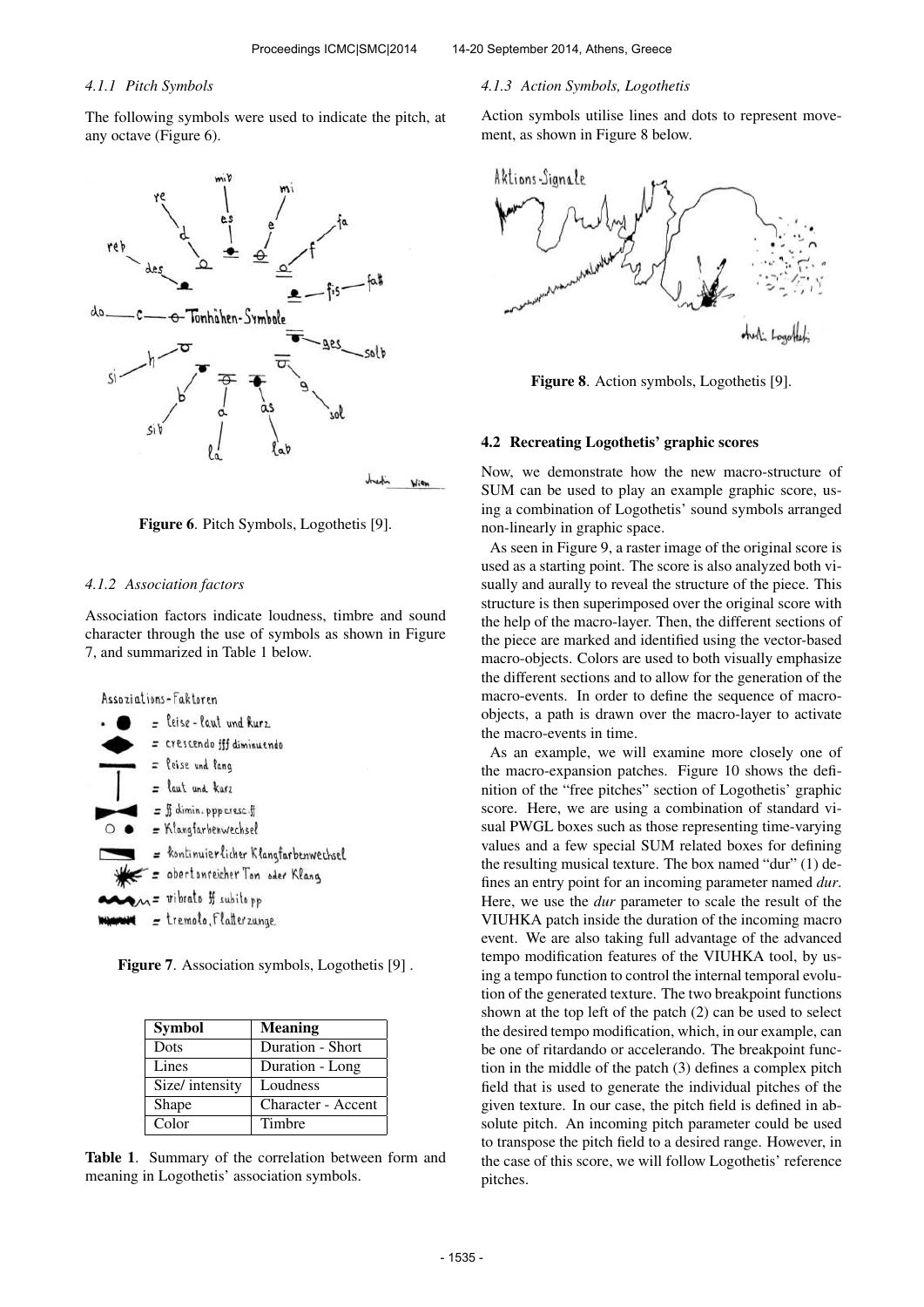

Figure 9. Reproduction of Logothetis' graphic score in the SUM tool

The resulting texture is shown in (4). The pitch contour follows the breakpoint functions given in (3) and the temporal evolution, in turn, follows the selected tempo function (2) by realizing a gradual accelerando. Finally, the box named "sum" at the bottom of the patch (5) completes the macro definition protocol and defines the exit point of the VIUHKA macro patch.

The resulting translation of image to sound is visualised in Figure 9. SUM's GUI shows the original graphic score, overlaid with its macro-layer of color-coded macro-objects above (1), and the resulting piano-roll of pitch versus time below (2). The connection between image and sound object, including the texture of the different sections, is clearly seen through the use of color. The sequence of macro-events, as defined by the vector time path, is maintained in the time axis of the piano-roll.

#### 5. CONCLUSIONS

In this paper we have introduced the new macro-structure of the SUM tool, resulting from the powerful texture generation of the VIUHKA. The new macro structure has resulted in a closer integration with its computer-aided composition environment of PWGL. It has allowed us to reproduce the more complex graphic-sound objects of Logothetis, in particular their various textures and temporal evolution. As well as allowing us to execute, interpret and analyse existing graphic scores, it is also hoped that this system will aid other composers in the development of their own graphical notation systems.

## 6. FUTURE DEVELOPMENTS

In the future, further integration of the SUM tool with PWGL's computer-aided tools will allow even more powerful graphic score composition. The macro-events could



Figure 10. A VIUHKA macro patch defining the "free pitches" section. The patch contains two special SUM boxes named "dur" and "sum" which implement in the visual patch entry and exit points exposed to SUM.

be sent via OSC to other software packages such as MaxMSP. Furthermore, to make the SUM tool more extensible and open-ended, alternative macro-expansion schemes will also be provided, potentially linking SUM to other environments and/or programming languages. Finally, the visuals could be transferred from the PWGL